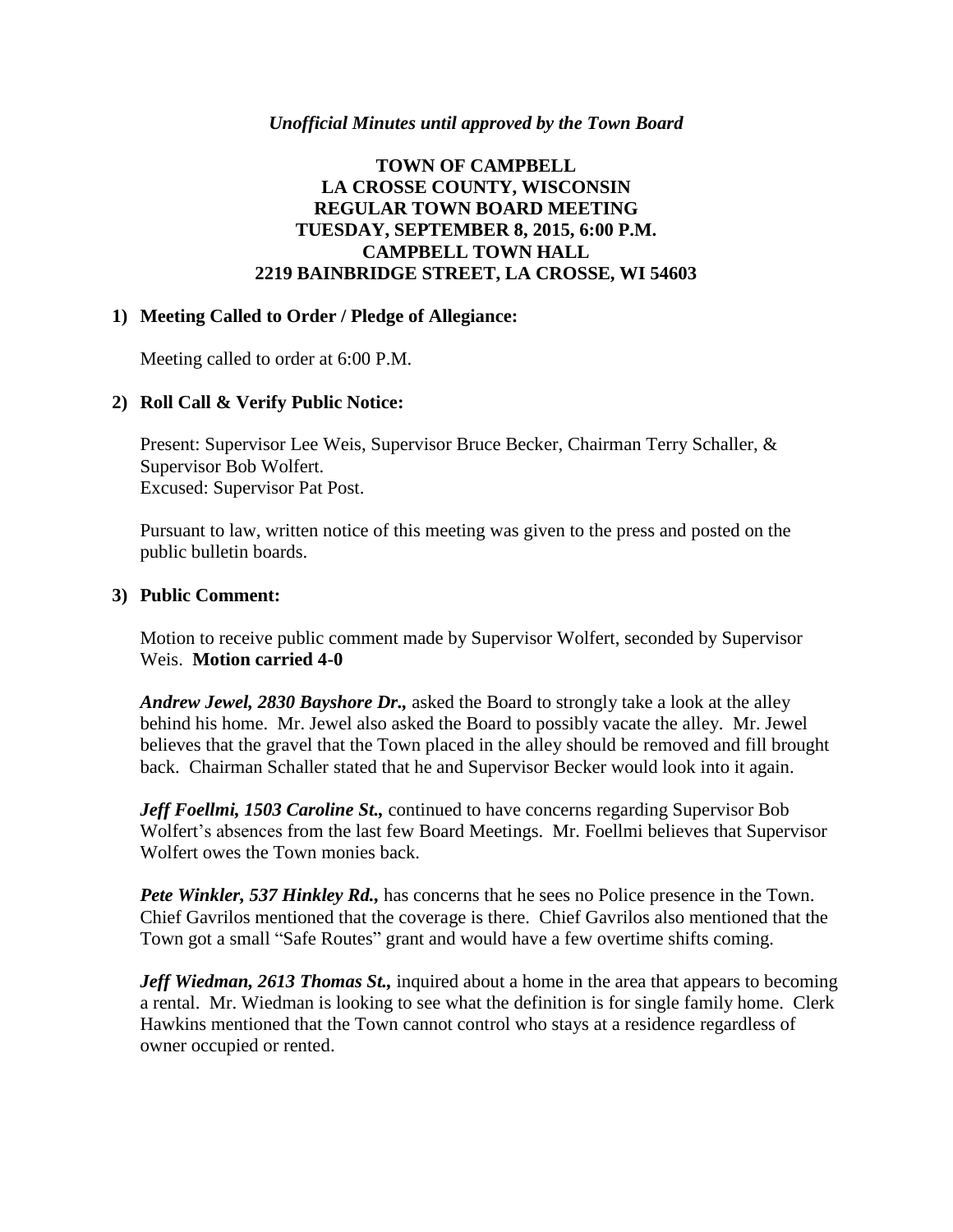*Jo Ann Schaller, 2312 Bainbridge St.*, continued to express concerns about semis and trailers parking along Sky Harbour Drive and asked Supervisor Becker if it was possible to make it all No Parking. Supervisor Becker stated that would be a Board decision. Chief Gavrilos stated that he had spoken with the General Manager of Days Inn and recommended he put signs up asking guests with semis to park on the other side of the hotel and was told that would happen. Chief Gavrilos also stated that there is no lawful authority to enforce any violations of noise.

*Russell Hammer, Attorney for Sandy Tripp, 1111 La Crescent St.*, was inquiring about the promises to provide a 1-800 complaint line or providing records of the investigation regarding the fire at the Tie Yard. Chairman Schaller stated he had talked to the Town's Attorney a couple days prior. The Town has no news to release. Supervisor Becker suggested having a meeting with the Omaha Tie Company in the future.

*Tony Curtis, 600 Dauphin St.*, asked the Board to consider moving the meetings to either 6:30pm or 7:00pm. Mr. Curtis also asked that the Board also consider opening up a public comment after the regular agenda items. Supervisor Weis mentioned that discussion was introduced at the annual town meeting and was voted down to change the time of the regular board meetings.

Motion to close public comment made by Supervisor Weis, seconded by Supervisor Becker. **Motion carried 4-0**

- **4) Consent Agenda: (All items listed are considered routine and will be enacted with one motion. There will be no separate discussion of these items unless a Board member so requests, in which case the item will be removed from the Consent Agenda and be considered on the Regular Agenda).**
	- **A) Approval of Minutes:** Regular Town Board Meeting 08/11/2015
	- **B) Plan Commission Meeting Recommendations: (No Meeting)**
	- **C) Payment of Bill:**

Motion to approve the Consent Agenda made by Supervisor Wolfert, seconded by Supervisor Becker. **Motion carried 4-0**

# **5) Business:**

**E)** Bid proposals for Streets & Roads projects. (Becker)

Russ Kiviniemi, Cedar Corporation, presented bid results for Street & Road projects. The two streets that were placed for bid were Richmond Ave (Pierce Ave to Lakeshore Dr) and Hanson Road (Lakeshore Dr to Termini). Mr. Kiviniemi mentioned that the bids were opened at the Town Hall on August 13, 2015 as a public bid opening. The three contractors that submitted bids were St. Joseph Construction, A-1 Excavating, and Zenke,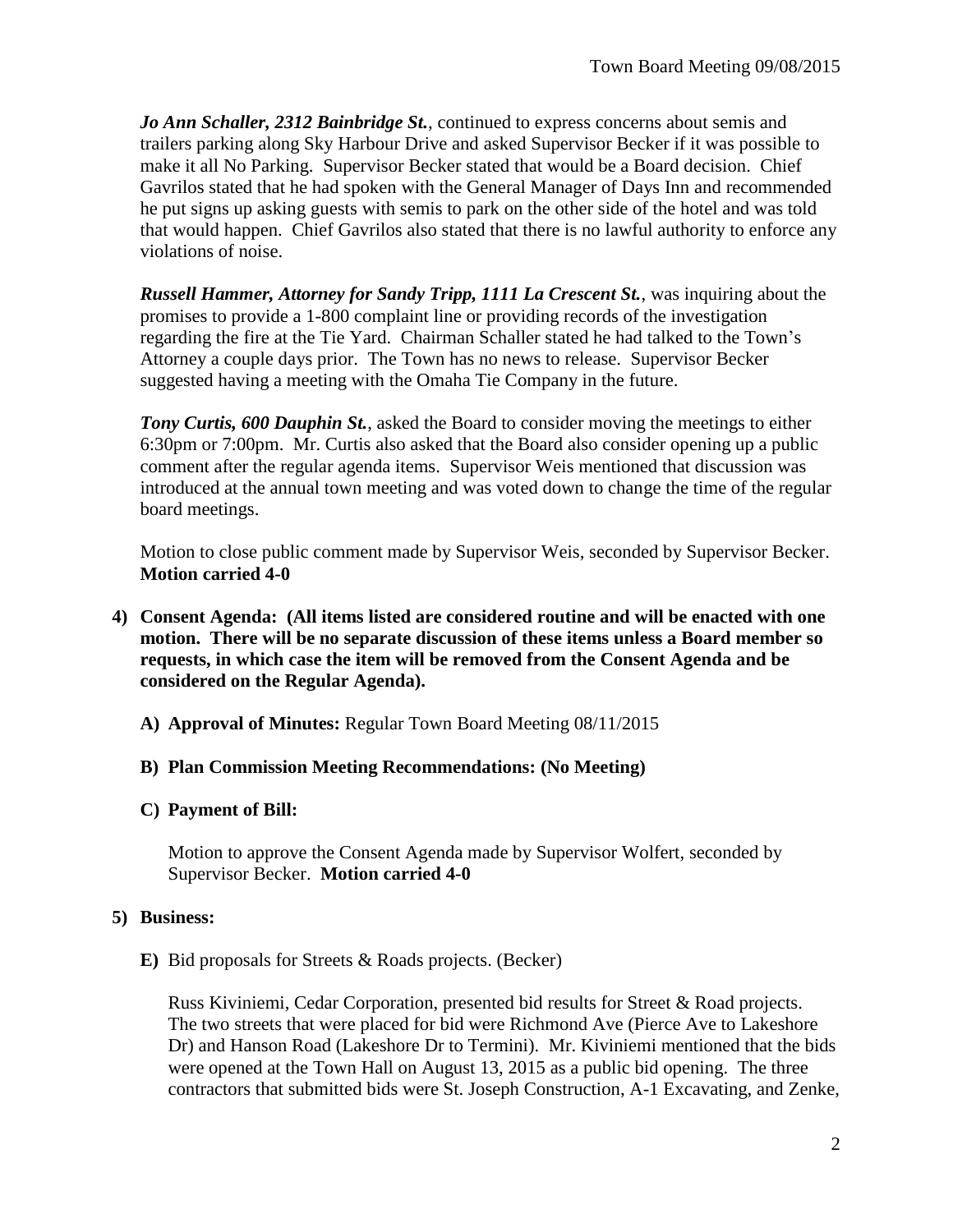Inc. Bids were as follows: St. Joseph Construction,(\$298,610), A-1 Excavating (\$322,185), and Zenke, Inc. (\$339,441). Mr. Kiviniemi stated that the two options tonight would be to award St. Joseph Construction the bid in the amount of \$298,610 or rebid the two streets along with other projects this November or December. Mr. Kiviniemi suggests option two and rebid the two streets and additional roads for projects to start in 2016.

Motion to deny the current bids and rebid at a later date made by Supervisor Becker, seconded by Supervisor Wolfert. **Motion carried 4-0**

**A)** Approval of a Temporary Class "B" Retailer's License for the French Island Lion's Club for September 19. 2015 at the Community Center. (Clerk)

Motion to approve a Temporary Class "B" Retailer's License for the French Island Lion's Club for September 19. 2015 at the Community Center made by Supervisor Weis, seconded by Supervisor Becker. **Motion carried 4-0**

**B)** Approval of 2016 Cooperative Recycling Agreement. (Post)

Motion to approve the 2016 Cooperative Recycling Agreement made by Supervisor Wolfert, seconded by Supervisor Weis. **Motion carried 4-0**

**C)** Completion of window and wall restoration project in Police Department. (Post)

Motion to solicit additional proposals to complete the Police Department window and wall restoration project made by Supervisor Becker, seconded by Supervisor Wolfert. **Motion carried 4-0**

**D)** Law Enforcement Mutual Assistance agreement with the City of La Crosse and the City of Onalaska. (Held Over) (Gavrilos)

Motion to Hold Over pending the Town's Attorney review and suggestions to the agreement made by Supervisor Weis, seconded by Supervisor Becker. **Motion carried 4-0**

**F)** Town-Right-of-Ways concerns. (Becker)

Supervisor Becker wanted to inform the Board that issues are starting to come forth regarding residents pouring concrete slabs on Town-Right-of-Ways. Supervisor Becker believes that the Town should have a permit process in the future. Currently there is a waiver form that residents can sign for sprinkler systems in Town-Right-of-Ways. Town Ordinances strictly state that nothing is allowed on Town-Right-of-Ways.

## **No Action Taken**